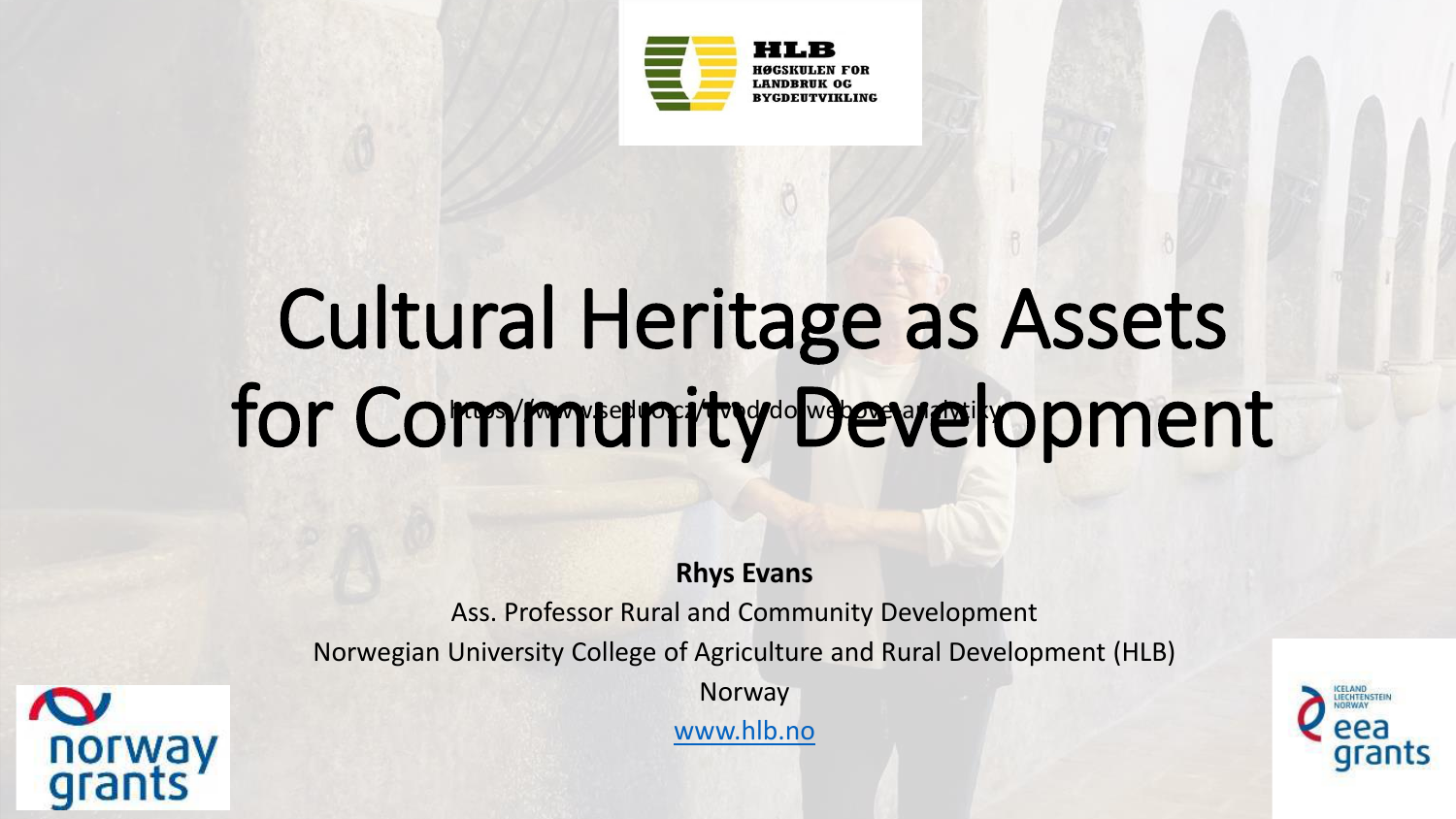### Introduction

- This presentation is based upon, first, three Norway-Czech Bilateral projects:
	- PONAVE 1
	- PONAVE 2
	- Cesky Krumlov International Learning Centre.
- Plus it is related to two other international projects:
	- Riding Nordic Native Breeds
	- North Sea Ring
- And one Norwegian project:
	- Liv i fjosset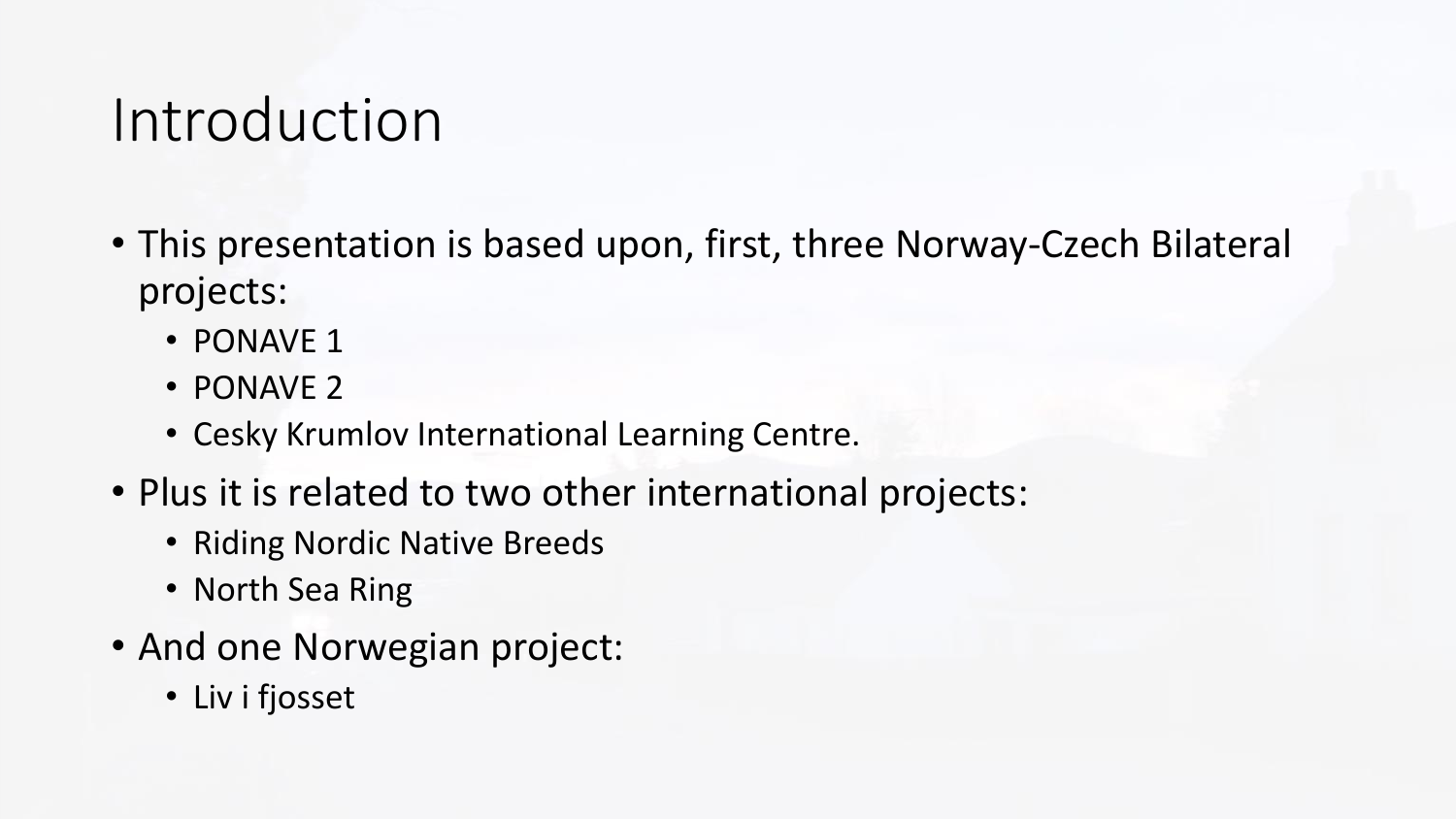### collaborations

- The ideas are the result of Czech collaborations with:
	- Charles University Centre for Environmental Education
	- Univ. of South Bohemia, Faculty of Agriculture
	- Univ. of South Bohemia, Faculty of Economics
	- Cesky Krumlov Castle
	- Various enterprise communities for South Bohemia who participated in PONAVE programmes.
- And informed by collaborations with:
	- Native Breed Horse Societies for: Icelandic Horse, Faroese Horse, Fjord Horse, Nordland/Lyngshest.
	- 43 Coastal Culture community organisations around the North Sea
	- 12 Norwegian entrepreneurs converting old barns into culture-based businesses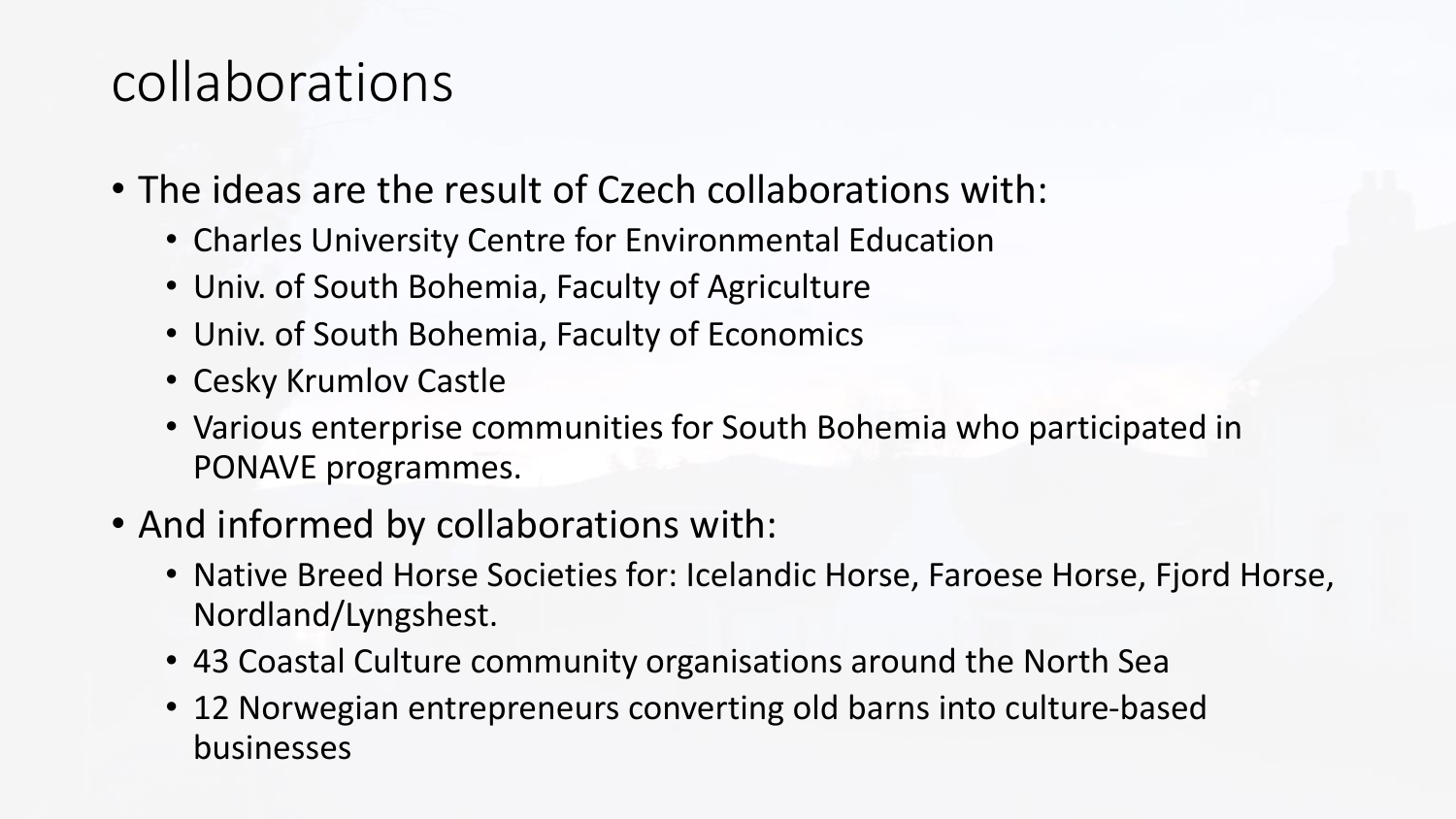#### purpose

- To link and explore the possibilities for sustainable community development through the development of cultural heritage 'assets'
- 'Assets' are things that can be used for development
- Cultural heritage 'assets' are often 'collectively owned' in an informal way, especially intangible cultural heritage such as *knowledge* and *narrative*.
- The purpose of this analysis is to link these two in order to create new opportunities for smaller rural communities to employ local cultural and/or natural heritage as the fulcrum of local economic development.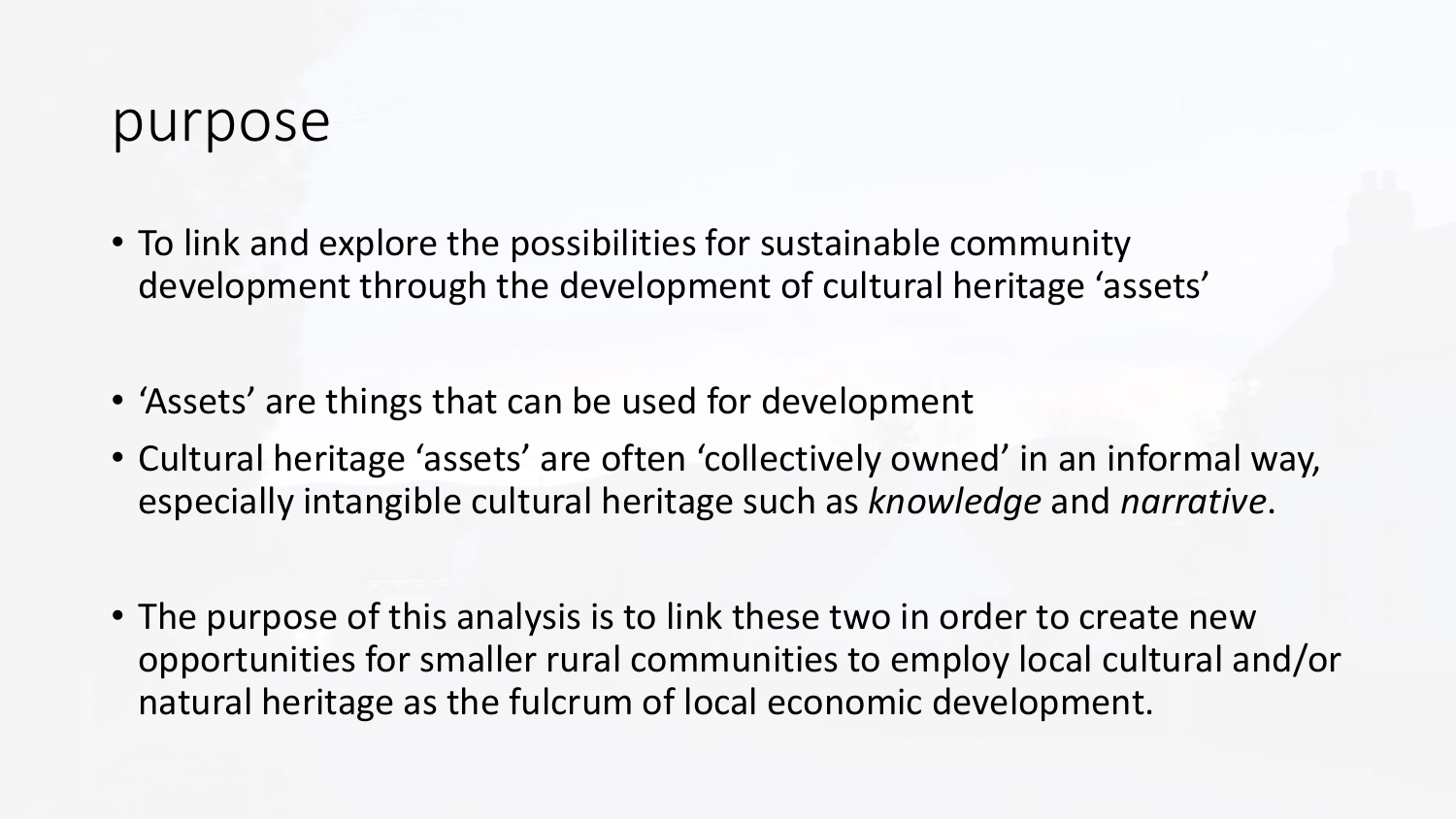# Cultural Heritage?

- For our purposes, we can identify two primary types of Cultural Heritage 'asset'.
	- Tangible cultural heritage material objects
	- Intangible cultural heritage knowledges about the production and use of those tangible assets, narratives of identity or history, codified ways of practice.
- And we can identify two scales of 'asset'
	- Large scale: i.e. a Castle, a whole culture landscape, churches, townscapes, etc.
	- Small scale: i.e. local stories, local knowledges, local practices, local heritage, local socio-biology (i.e. native breed animals, local plant species, and the ways of growing and using them).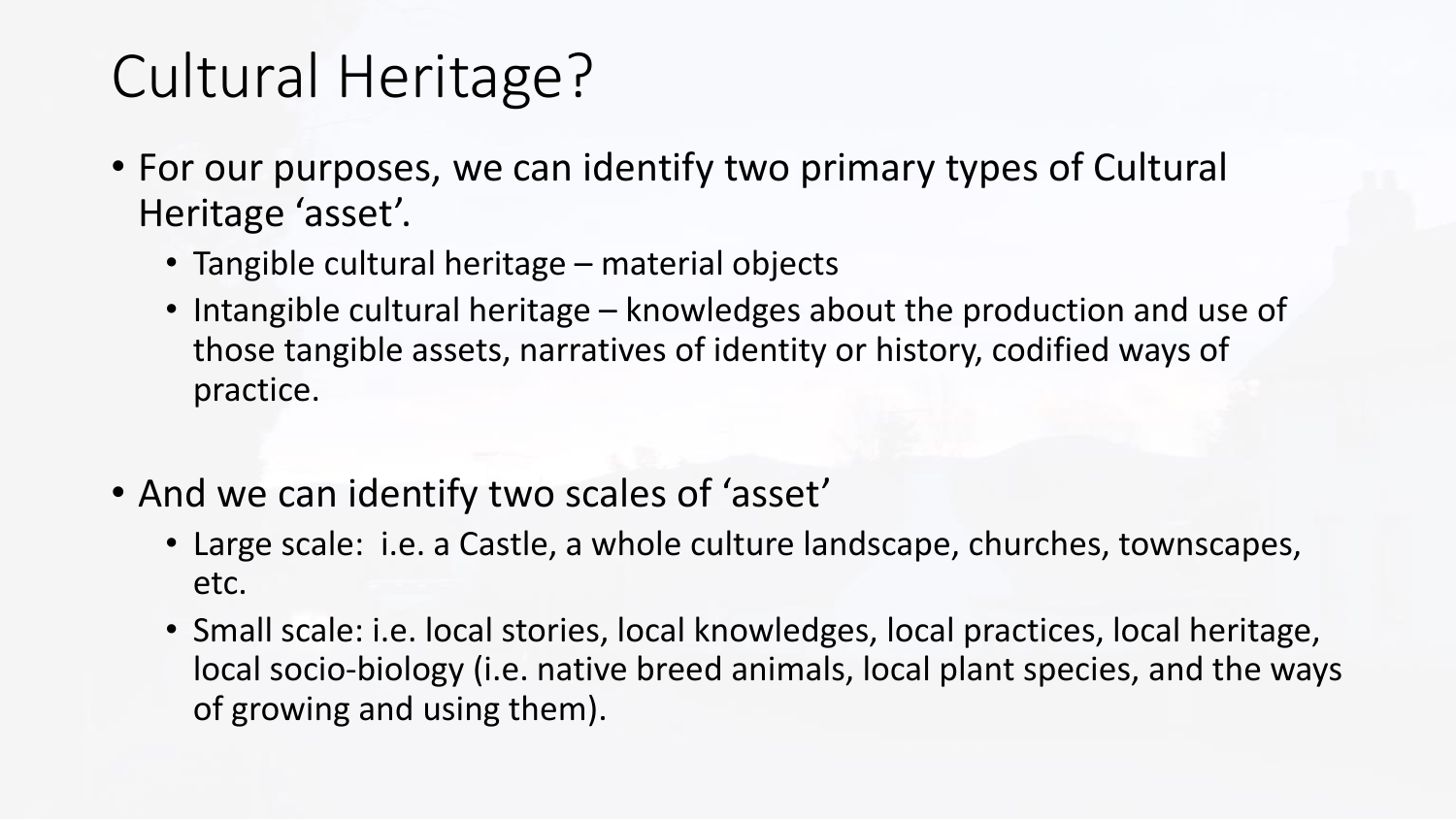• The two scales often correspond to specific types

i.e. Large scale = tangible cultural heritage Small scale = intangible cultural heritage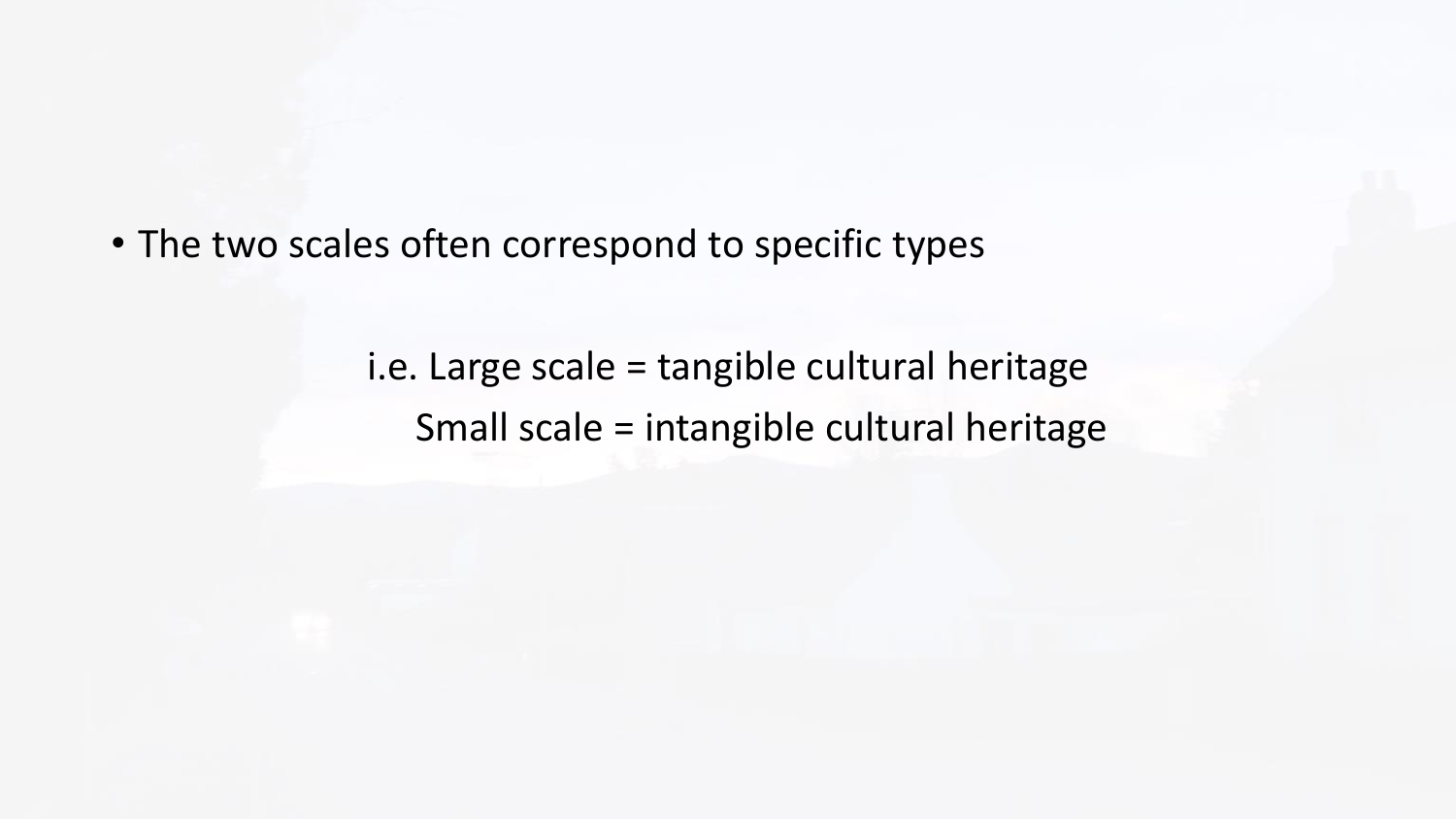# Rural Community Development?

- Rural communities face the challenge of job loss
- This often leads to rural depopulation as residents leave to find urban jobs.
- Those who stay must make a "Vocational Transition" to selfemployment
	- This is a challenge because often, residents must change economic sector, which is not always easy – new skills are needed.
	- What will be the basis of these new enterprises?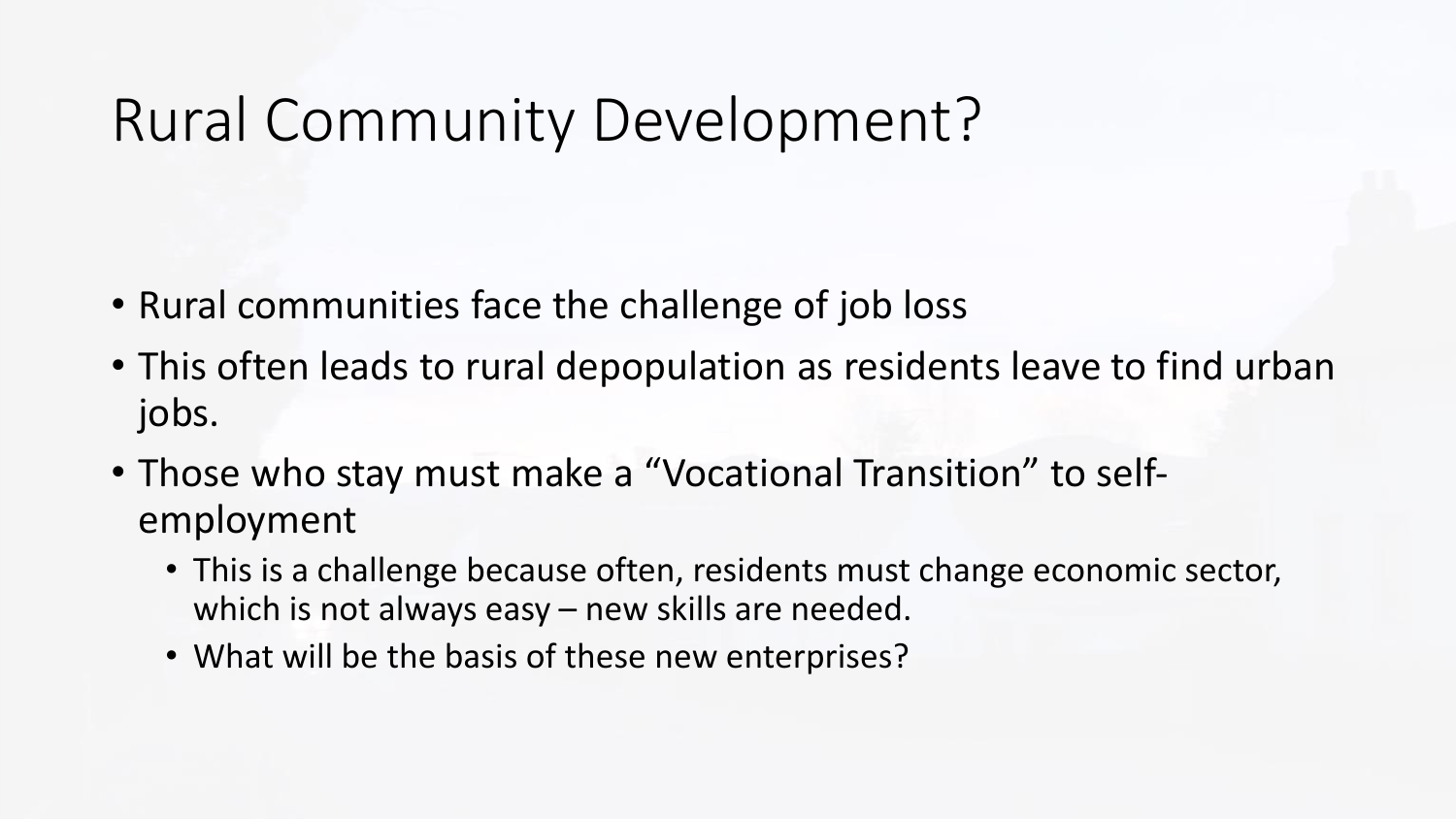### Cultural Heritage assets for community development

- The use of cultural Heritage assets involves moving them from the original economic activity for which they were designed, into a new sector where their value is appreciated.
- Generally this involves a transition from the *production* sector (farming, fishing, forestry, mining, etc) to the *service* sector (health and wellbeing, tourism, education, recreation).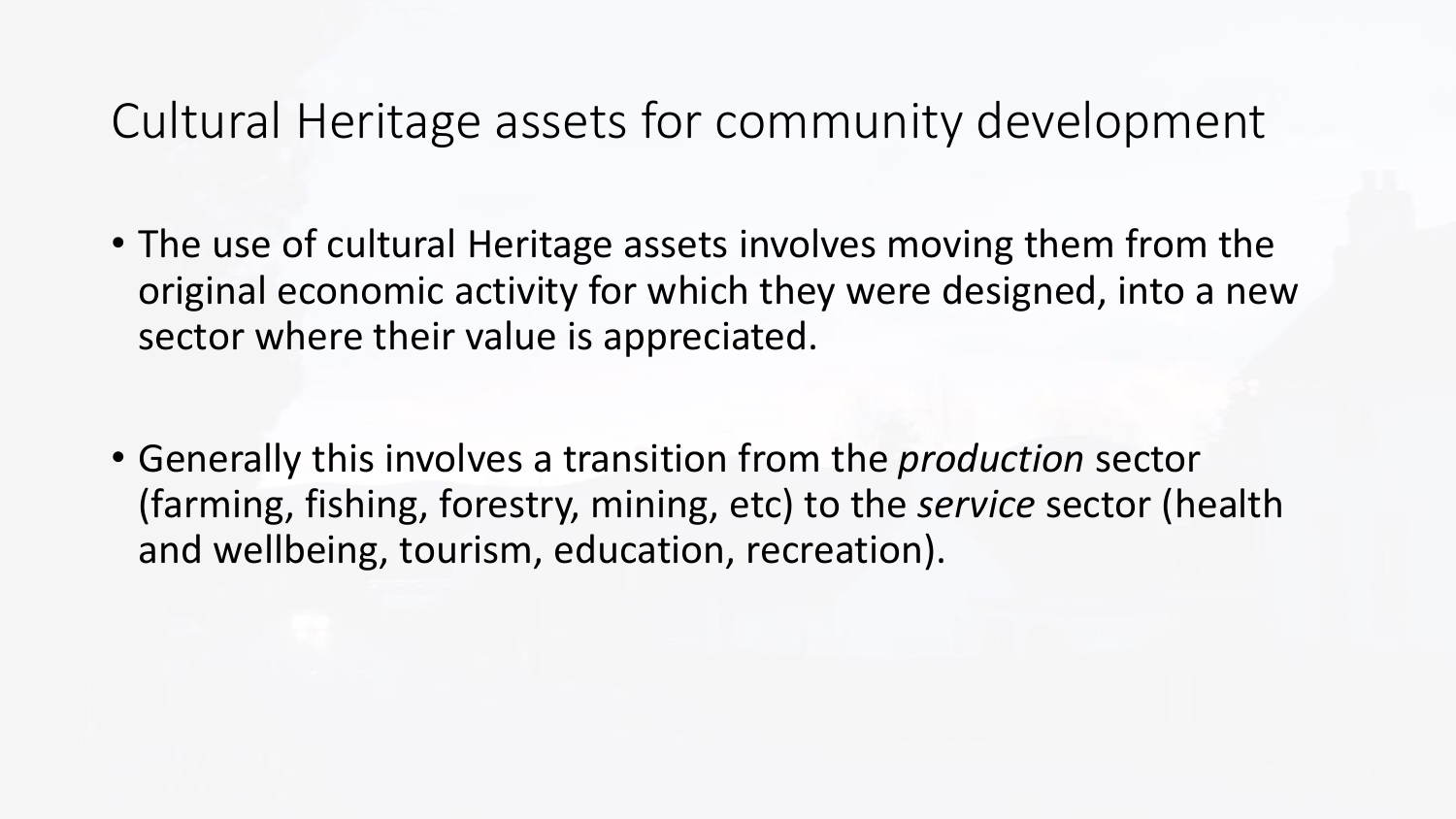# The "Biography" of Cultural Heritage assets

Three life-stages:

1. They were optimized to be the most effective and efficient way of *producing* commodities necessary for human life in a local environment.

i.e. food, timber, fish

- 2. They are replaced by a *disruptive technology* (i.e. internal combustion engine) and abandoned by the sector. Some remnants are saved in museums or by groups of enthusiasts
- 3. They become the basis of a range of modern *services*, such as education, well-being or tourism, delivered by both private, and community-based enterprises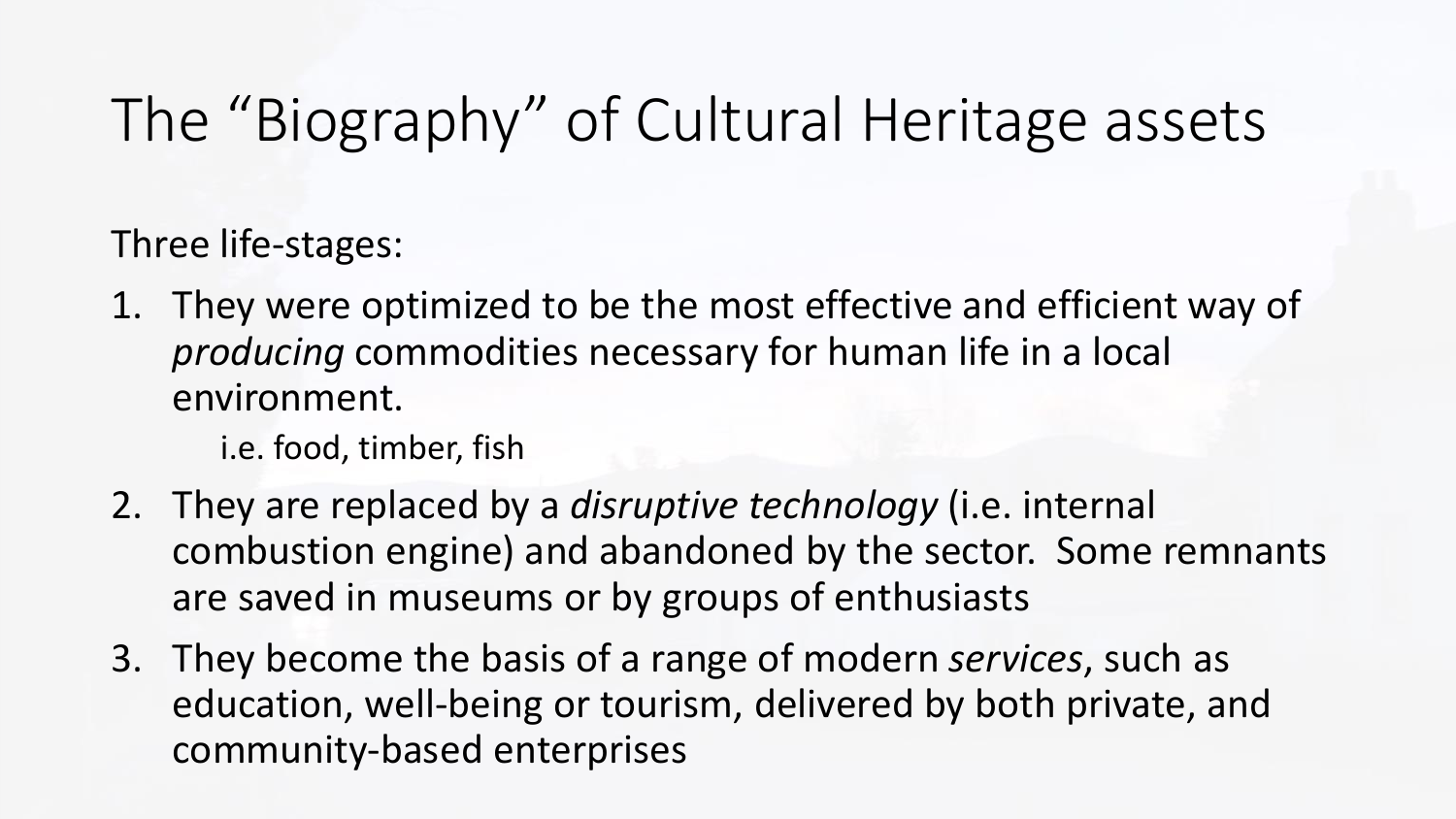## The Biographies of Cultural Heritage Assets:

from:

### **Production**

to:

#### **Preservation**

to:

#### **The Culture and Experience Economy**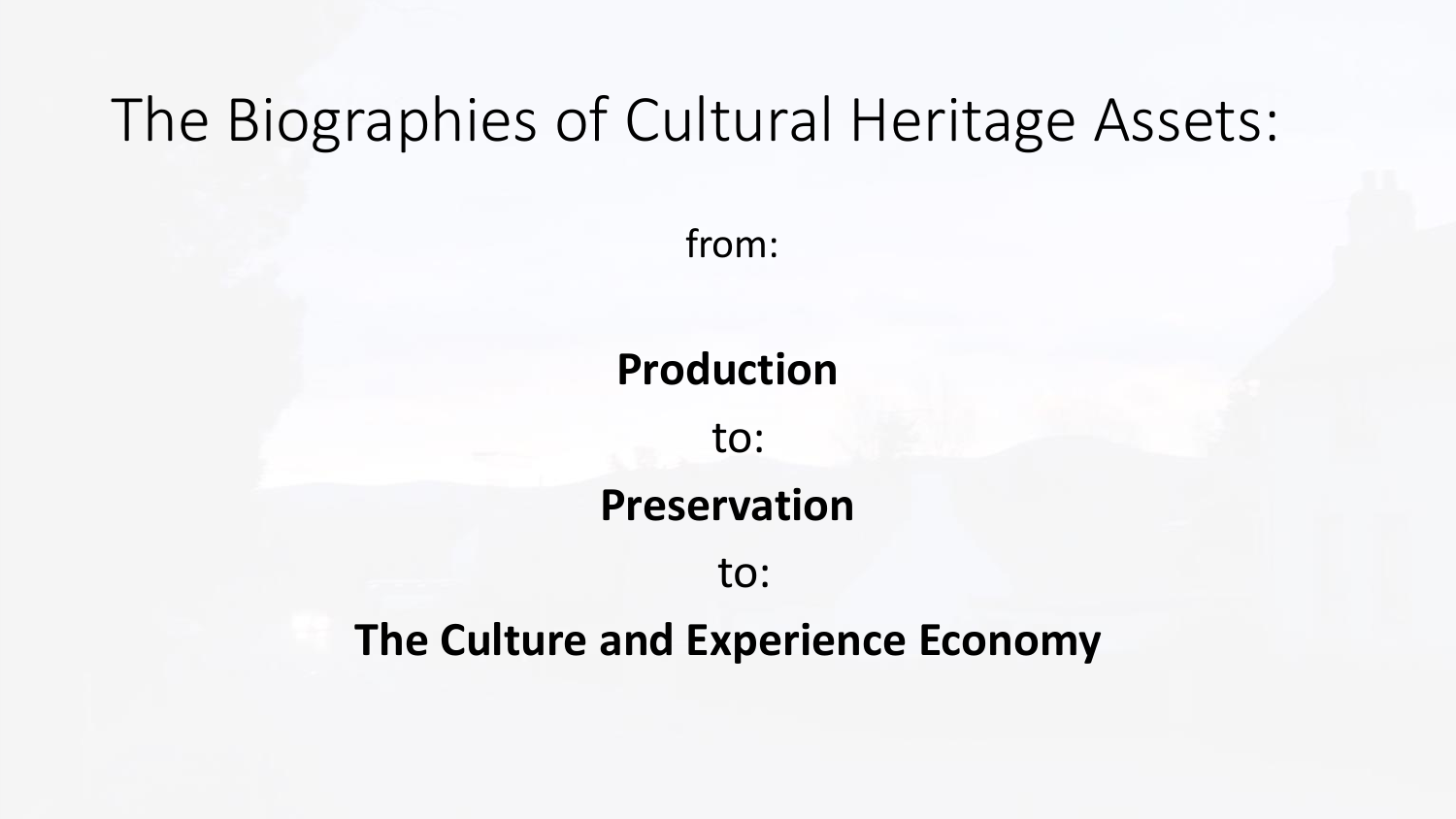# Community Development

- Top down (exogenous)
	- impetus comes from outside the community
	- Control is also external and so can require performances which are not relevant to the community
	- Often, top-down controlled assets are subject to the demands of changing political fashion, plus the short time-lines of official political life
- Bottom up (endogenous)
	- Impetus comes from the community itself
	- Community develops competence to address the issues it raises
	- Local 'ownership' supports continuing development and use of the assets, after a single project has finished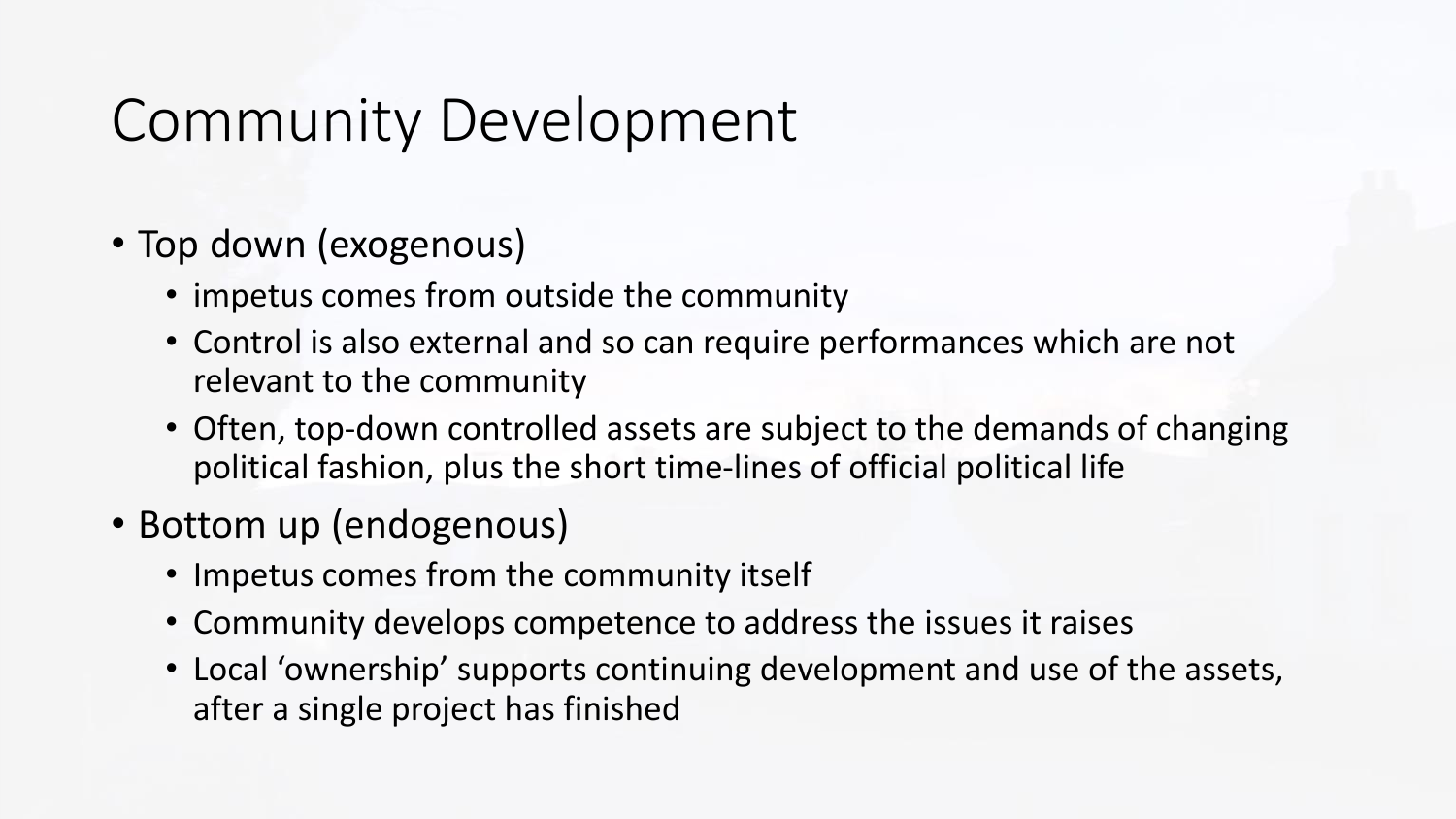## Community Development

- Sustainable development
	- Environmental
	- Economic
	- Social and Cultural
- Community Development, when bottom up and performed properly, is seen as a key component of sustainable development.
- It assures that:
	- Environmental resources remain available for use by subsequent generations
	- Economic resources pass to the whole community, not just an elite, or otherwise to investors outside the community
	- Benefits accrue across all levels of society, and that investment in the community becomes investment in the capacity of individuals.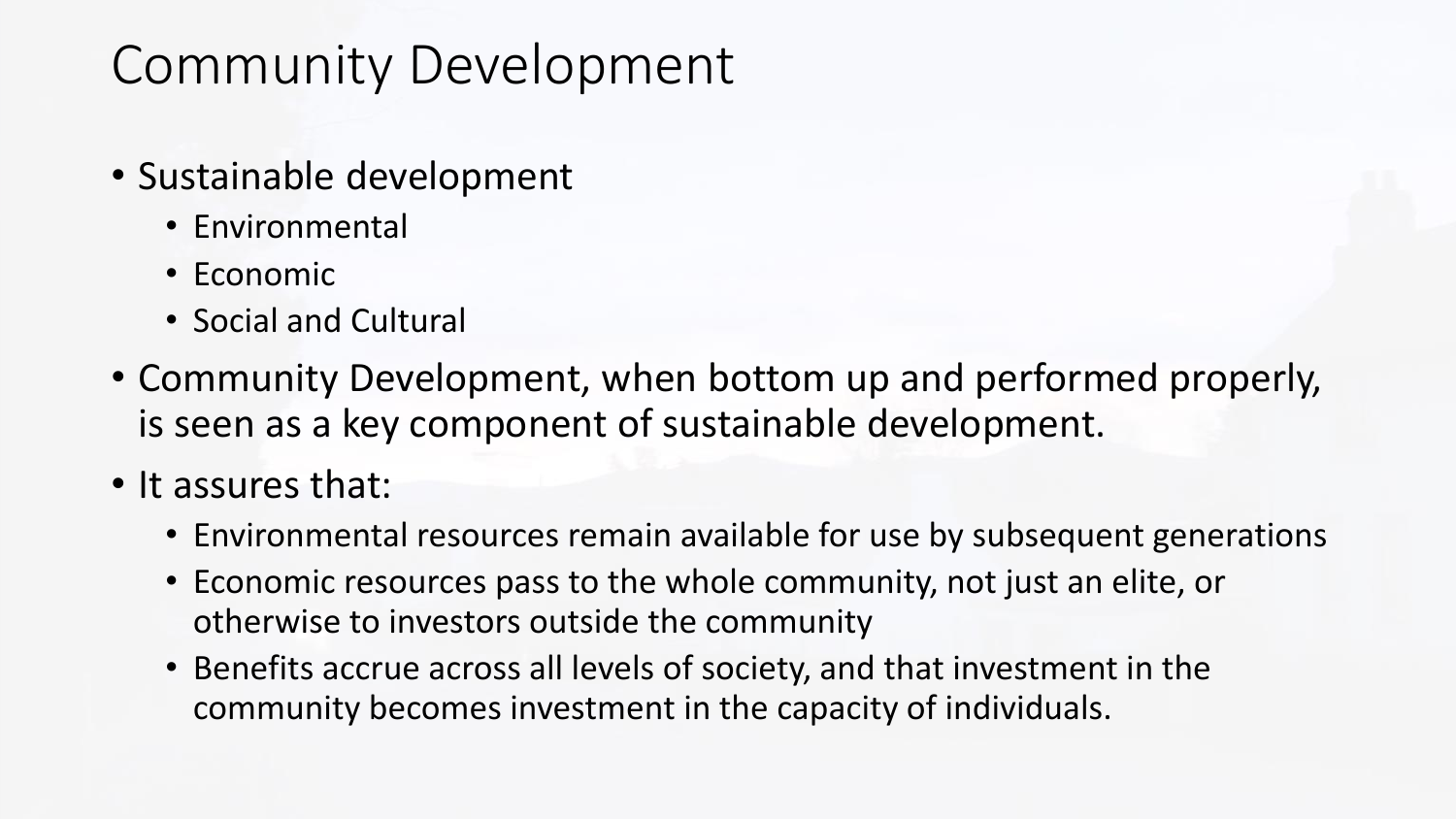### Cultural Heritage Assets & Community Development?

- Communities (local rural entrepreneurs) need *something* to develop.
- That *something* must have both a local historical relevance, and be relevant and of use in the modern service sector, particularly in terms of education or health & wellbeing
- Cultural heritage assets, at the small scale, and in particular, the coupling of material assets (*i.e. old boats*) and intangible assets (*the knowledge of making and using them*) provide a compelling asset for education, health or community based tourism.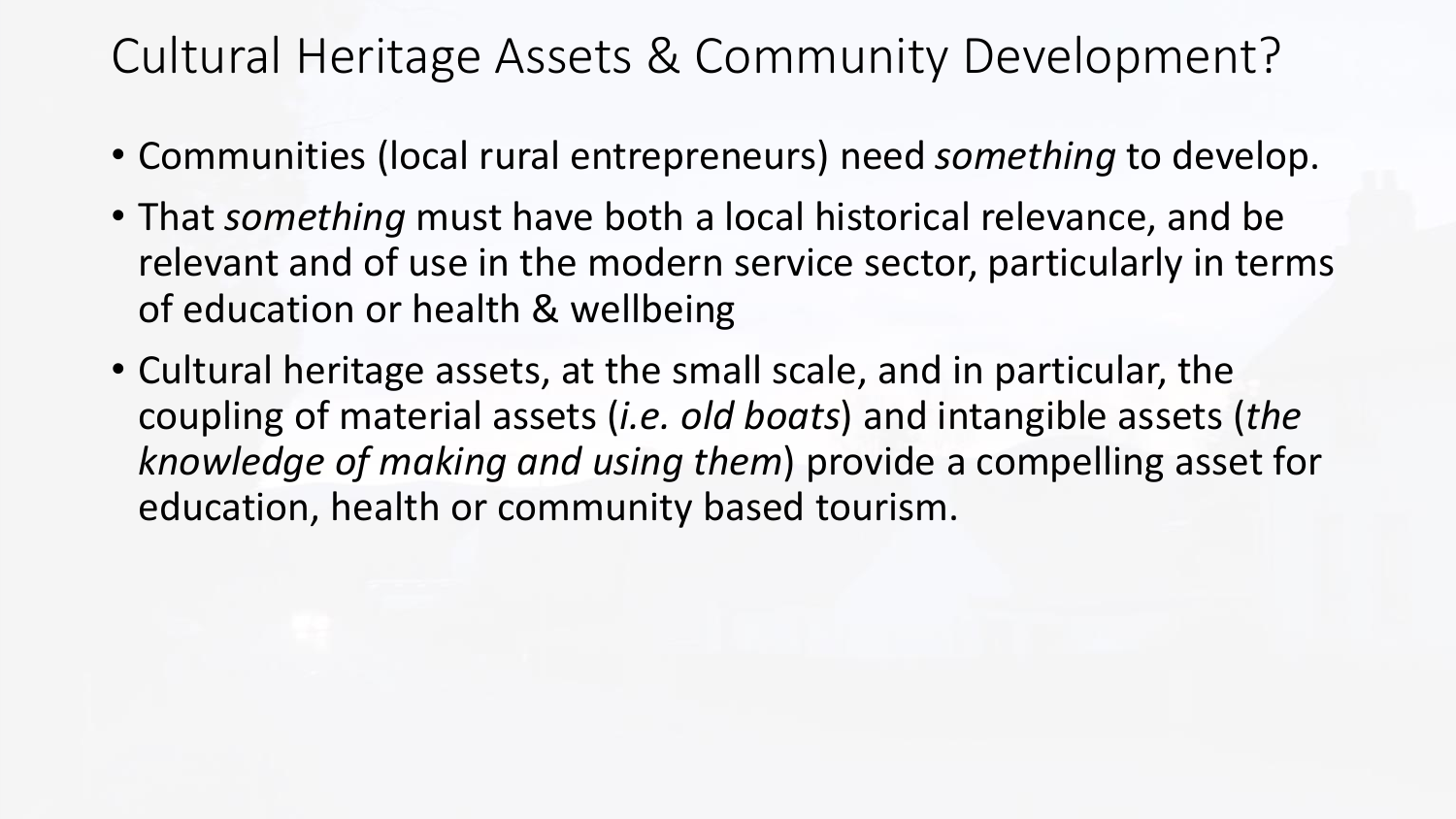Research on innovations in the fields of:

-traditional boats and maritime heritage; -native breed horses and other species; -the conversion of heritage buildings; -and the development of culture landscapes

point the way forward for local, rural communities who need assets for development, assets which express their culture, history and contemporary identity.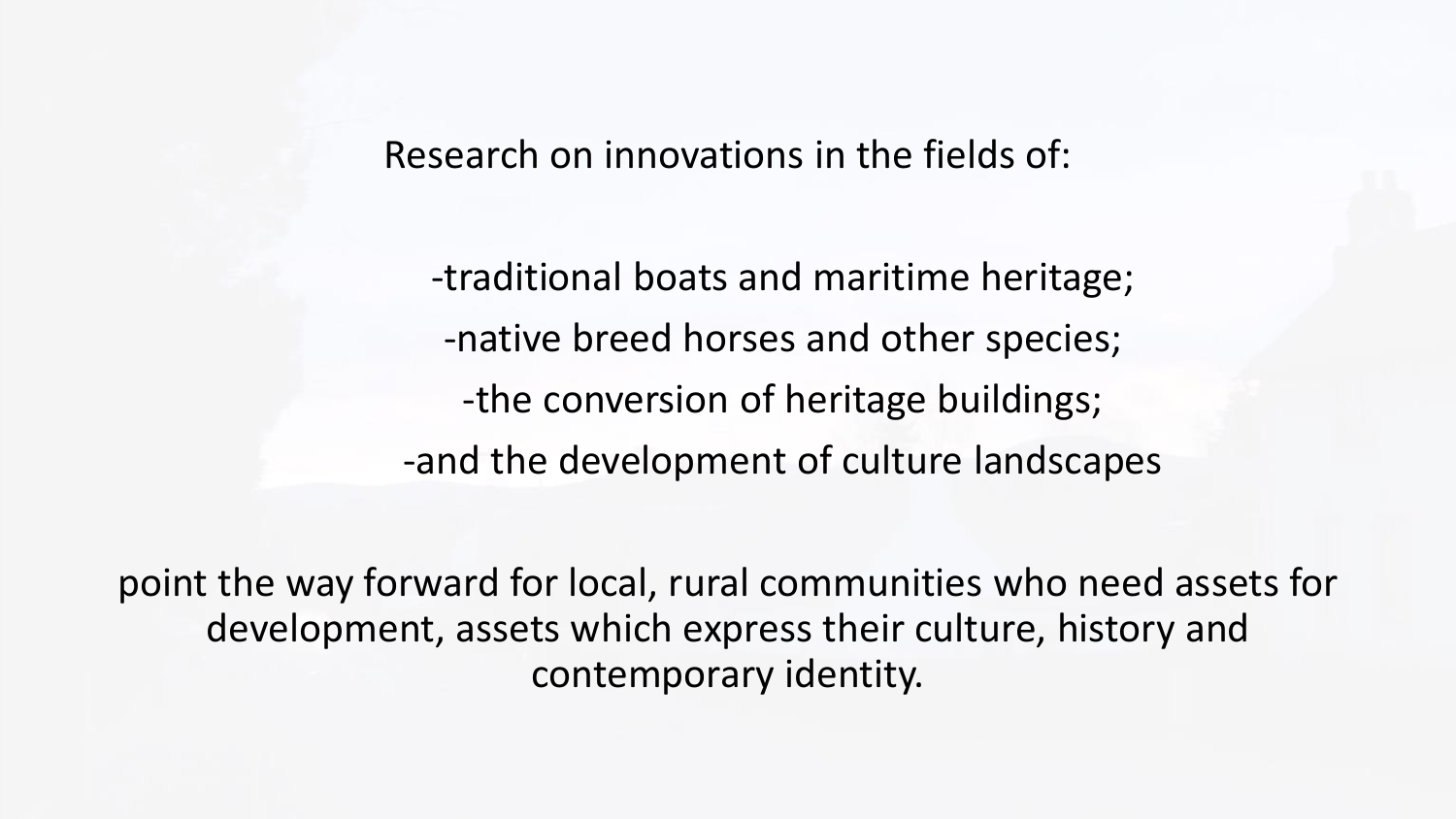By developing such assets to deliver education, social work and tourism activities, communities can build economic activities which:

-reinforce local identity,

- assure that traditions remain alive,

- deliver new economic benefits not only for the community organisation (Social Enterprise, NGO, Community company, etc) but also into the wider community as they build networks of service providers in the shape of SMEs.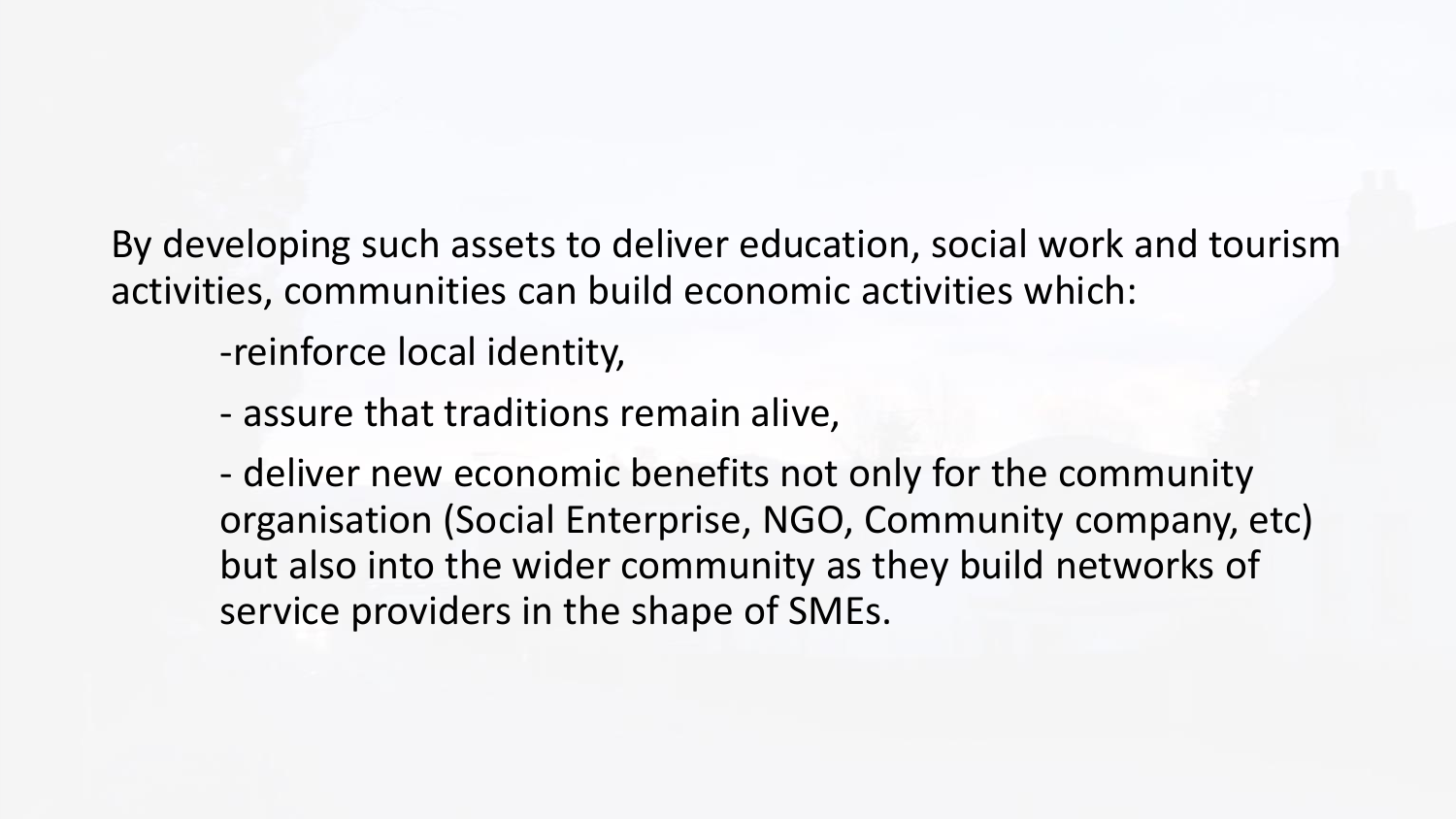- There are large opportunities for rural communities to identify and develop smaller scale cultural and natural heritage assets to produce local products, local food; outdoor recreation tourism and cultural heritage tourism; participation in the 'green economy'; education about local identity, life skills, etc.; and health and wellbeing services.
- At the same time, smaller scale cultural and natural heritage assets will be preserved and brought back into the community, who will maintain them, not necessarily with government funding, but perhaps through trading income.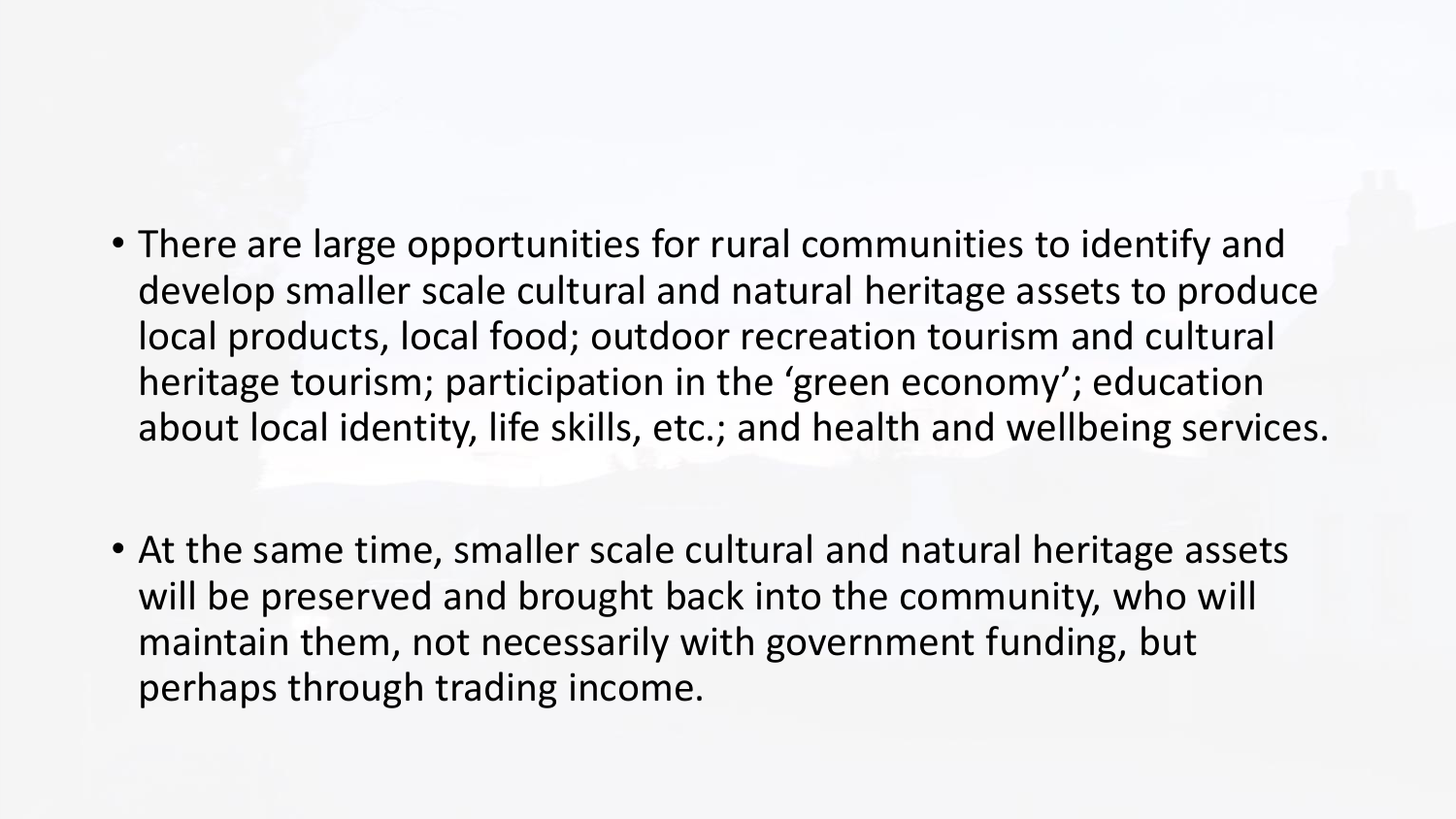# challenges

- 1) Lack of respect for the capacity of rural people and communities
- 2) Perceptions held by existing communities who control 'culture'
	- i.e. museums, theatres, art, other 'high culture'
- 3) Lack of understanding of the value of these assets in the modern world

4) Need for education to bring new skills to communities (and to existing state bureaucracies)

5) Need for successful pioneering 'role models' to inspire others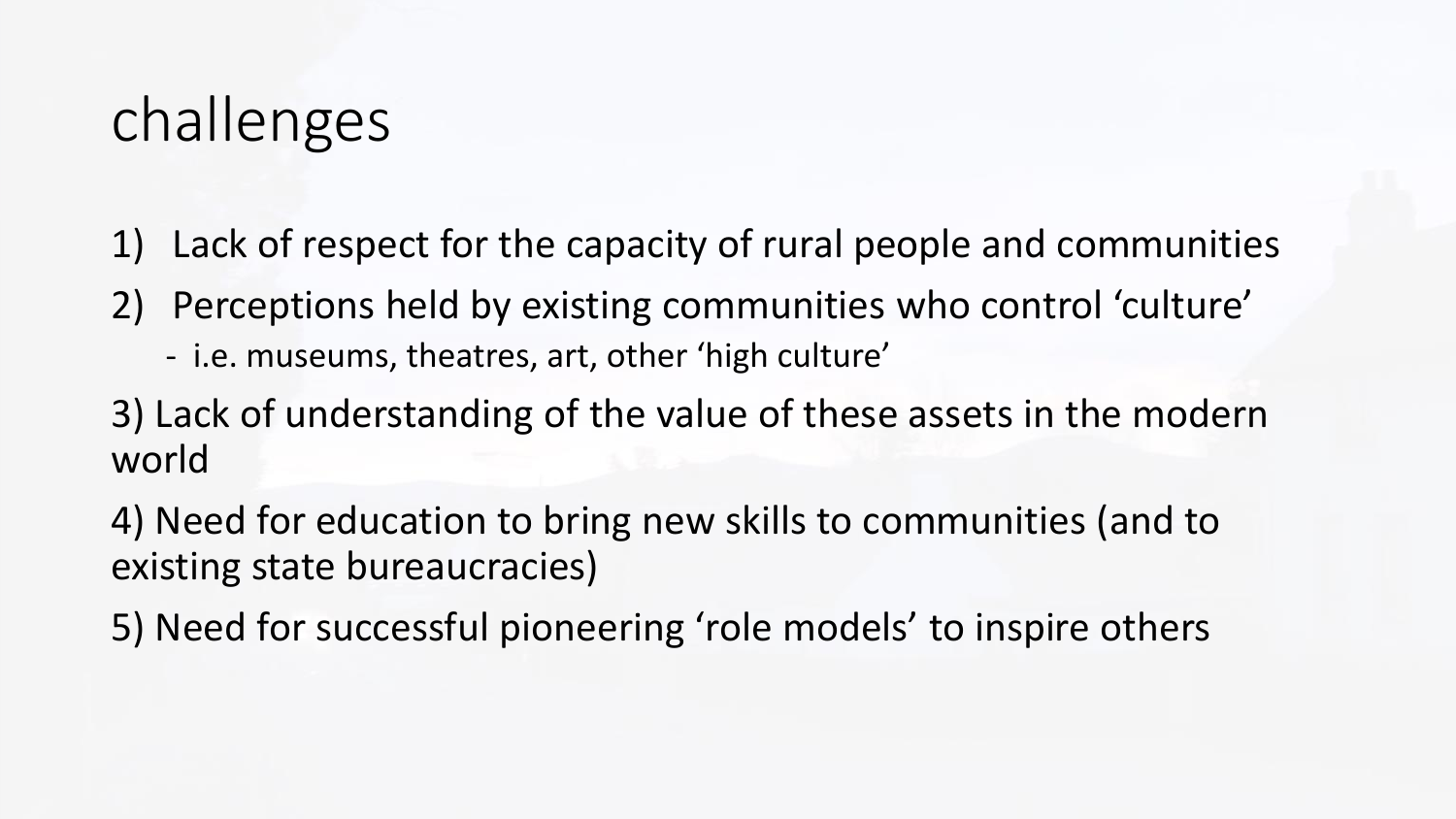## possibilities

- In Norway, in Scotland, in the Faroes, we can see more and more examples of how tangible and intangible cultural heritage can be used in the delivery of 'experience' services such as education, tourism or wellbeing recreation.
- At the same time, both private and community enterprises arise to service the demand both to experience the asset, but also to manage and maintain it.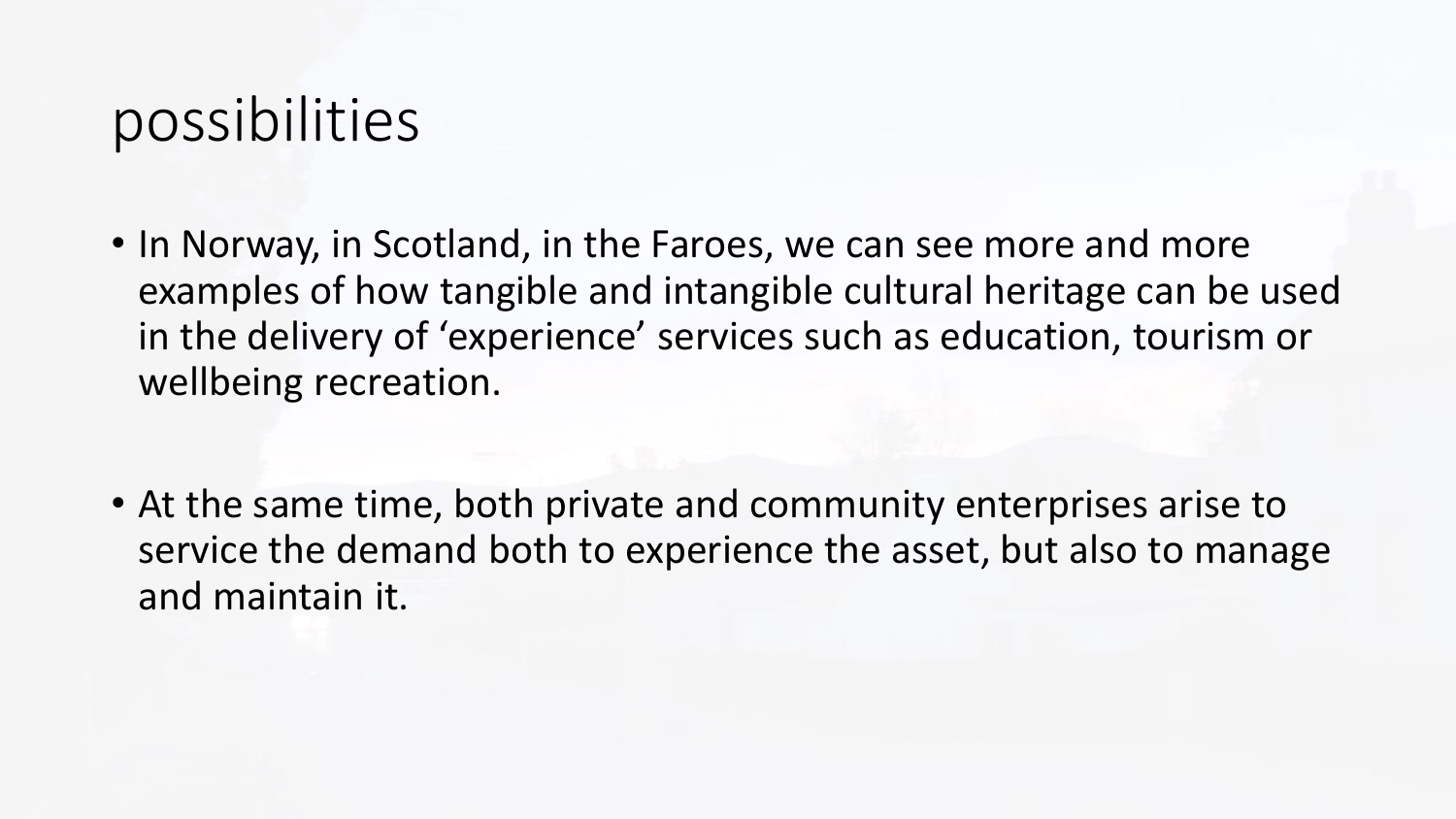### conclusion

- Cultural and Natural heritage assets, both material and intangible, can be key assets for the development of new services.
- Some of these assets are small scale and available to local or subcommunities of enthusiasts to develop.
- This development addresses the need to build sustainability, especially economic sustainability into community development because it aims at generating trading income.
- Alongside the amazing large cultural heritage assets in Czech, there are many places where there are plenty of smaller scale assets.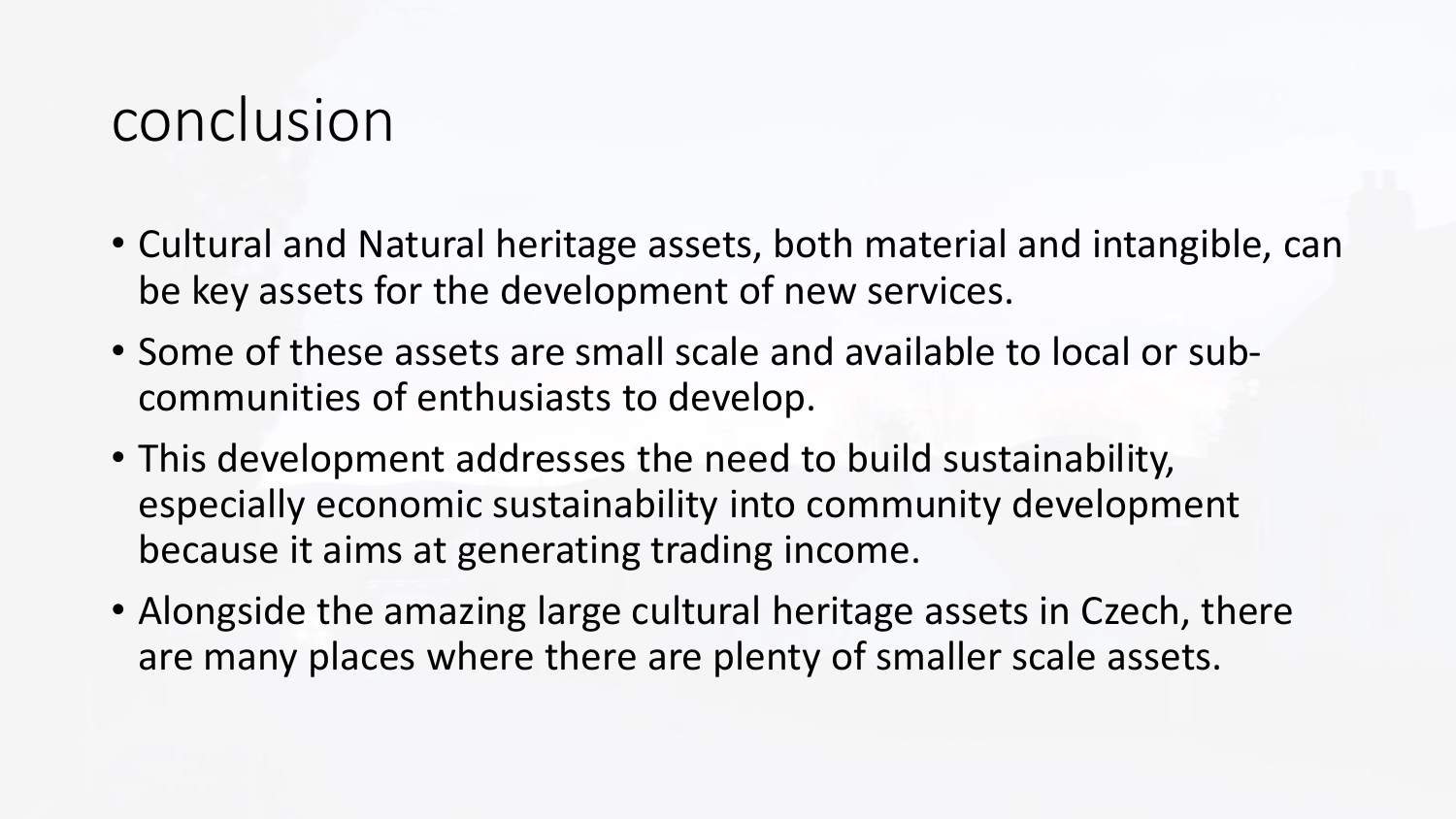By identifying and supporting development of these small-scale cultural heritage assets, not only will they be preserved and, indeed, enhanced, but the local communities in which they are situated will gain an enhanced ability to make vocational transition to a sustainable rural economy.